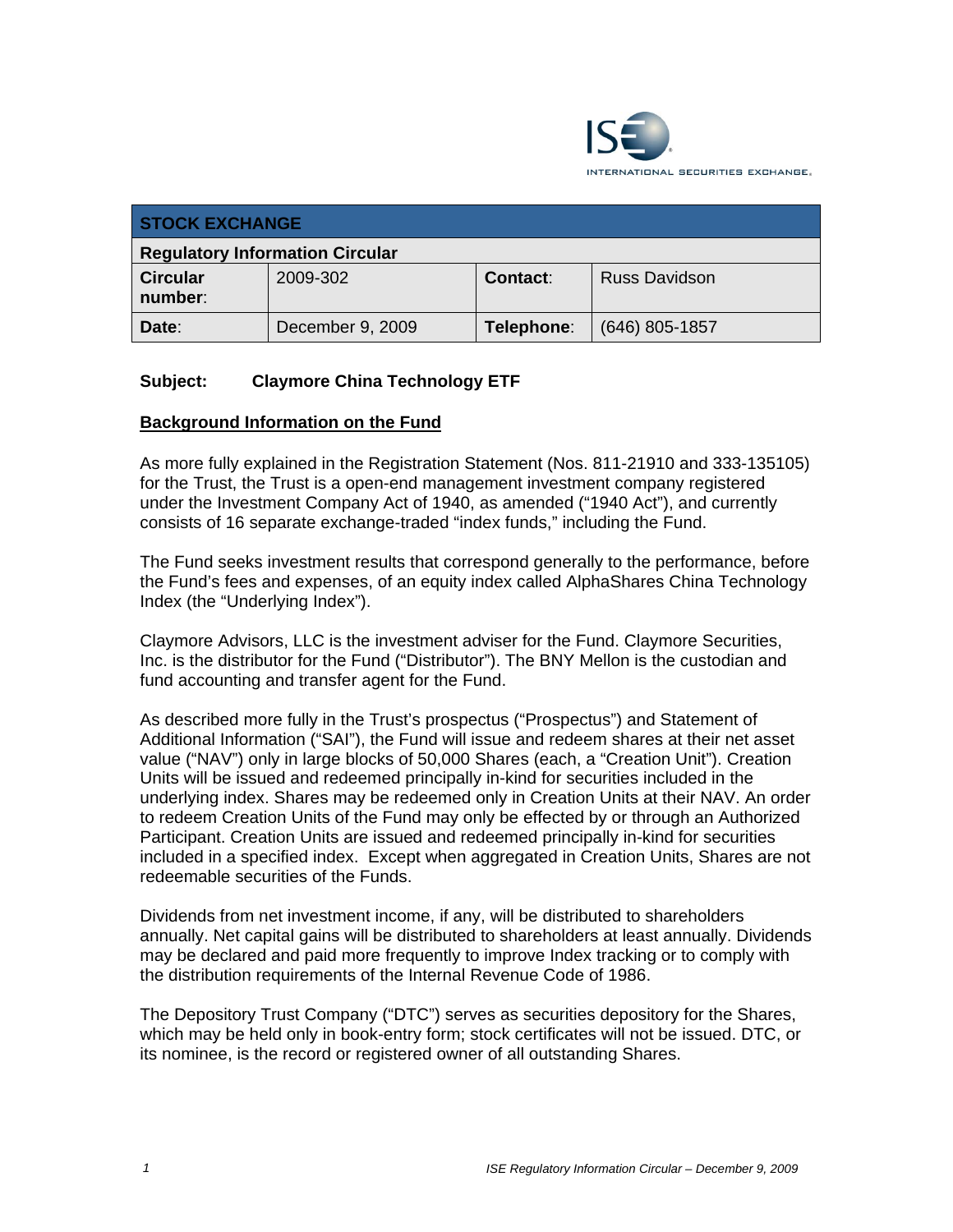The NAV per Share of the Fund will be determined as of the close of trading (normally, 4:00 p.m. Eastern Standard Time ("ET")) on each day that the Exchange is open for business (a "Business Day"). The NAV is calculated by dividing the value of the net assets of the Fund (i.e., the value of its total assets less total liabilities) by the total number of Shares outstanding, rounded to the nearest cent. NAV will be available from the Distributor and will also be available to National Securities Clearing Corporation ("NSCC") participants through data made available from NSCC.

The Trust's registration statement describes the various fees and expenses for the Fund's Shares. For a more complete description of the Fund and the underlying index, visit www.claymore.com.

# **Principal Risks**

Interested persons are referred to the Prospectus for a description of risks associated with an investment in the Shares. These risks include foreign market risk and the risk that a Fund's return may not match the return of its index for a number of reasons including the incursion by a Fund of operating expenses and costs not applicable to its index. In addition, as noted in the Prospectus, the Shares may trade at market prices that may differ from their NAV. The NAV of the Shares will fluctuate with changes in the market value of the Fund's holdings. The market prices of the Shares will fluctuate in accordance with changes in NAV as well as the supply and demand for the Shares on the Exchange.

# **Exchange Rules Applicable to Trading in the Shares**

The Shares are considered equity securities, thus rendering trading in the Shares subject to the Exchange's existing rules governing the trading of equity securities.

# **Trading Hours**

Trading in the Shares on ISE is on a UTP basis and is subject to ISE equity trading rules. The Shares will trade from 8:00 a.m. until 8:00 p.m. Eastern Time. Equity Electronic Access Members (" Equity EAMs") trading the Shares during the Extended Market Sessions are exposed to the risk of the lack of the calculation or dissemination of underlying index value or intraday indicative value ("IIV"). For certain derivative securities products, an updated underlying index value or IIV may not be calculated or publicly disseminated in the Extended Market hours. Since the underlying index value and IIV are not calculated or widely disseminated during Extended Market hours, an investor who is unable to calculate implied values for certain derivative securities products during Extended Market hours may be at a disadvantage to market professionals.

# **Trading Halts**

ISE will halt trading in the Shares in accordance with ISE Rule 2101(a)(2)(iii). The grounds for a halt under this Rule include a halt by the primary market because it stops trading the Shares and/or a halt because dissemination of the IIV or applicable currency spot price has ceased, or a halt for other regulatory reasons. In addition, ISE will stop trading the Shares if the primary market de-lists the Shares.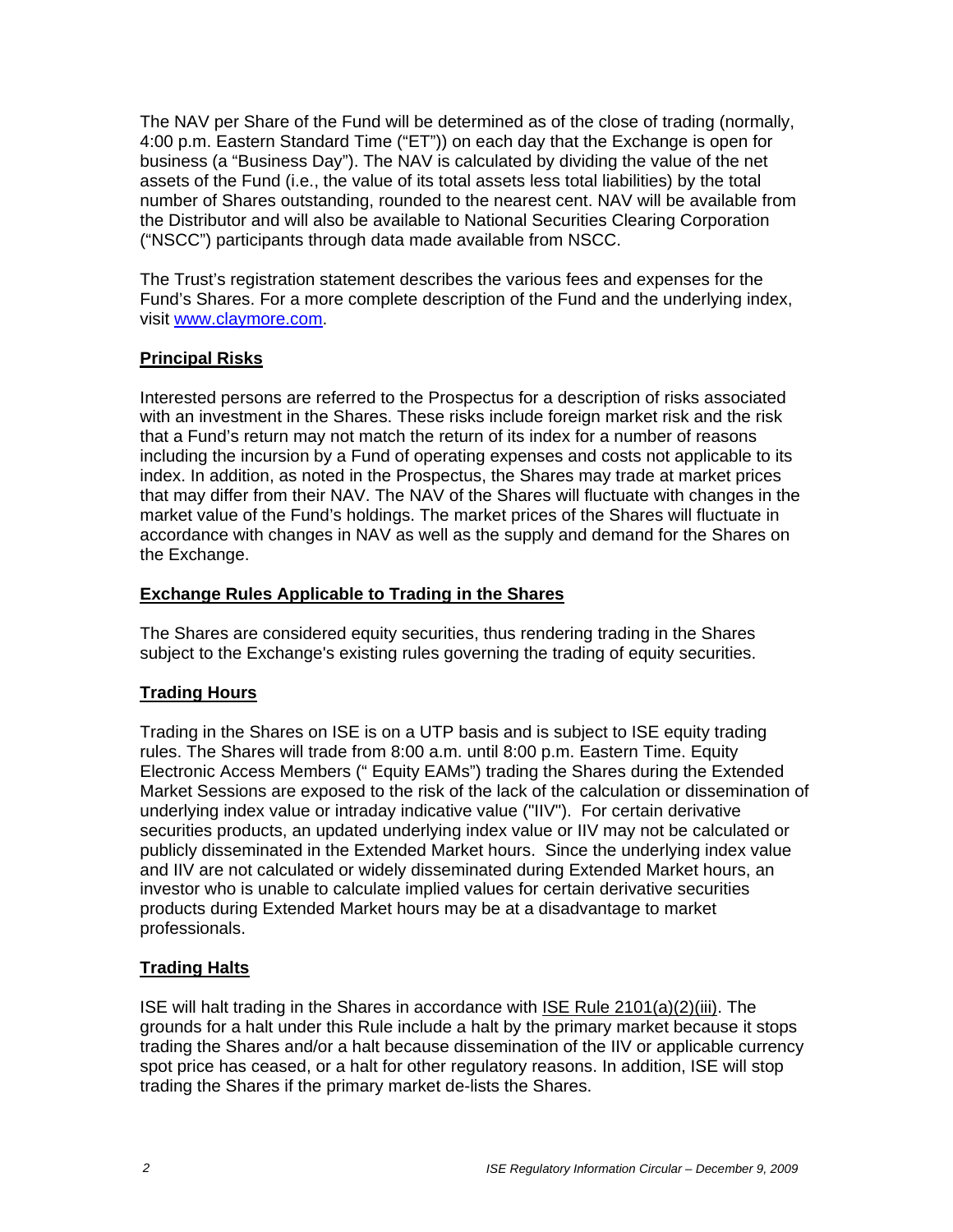## **Delivery of a Prospectus**

Pursuant to federal securities laws, investors purchasing Shares must receive a prospectus prior to or concurrently with the confirmation of a transaction. Investors purchasing Shares directly from the Fund (by delivery of the Deposit Amount) must also receive a prospectus.

Prospectuses may be obtained through the Distributor or on the Fund's website. The Prospectus does not contain all of the information set forth in the registration statement (including the exhibits to the registration statement), parts of which have been omitted in accordance with the rules and regulations of the SEC. For further information about the Fund, please refer to the Trust's registration statement.

#### **Exemptive, Interpretive and No-Action Relief Under Federal Securities Regulations**

The Commission has issued letters dated November 21, 2005 and October 24, 2006 (together, the "No Action Letters") granting exemptive, interpretive and no-action relief from certain provisions of and rules under the Securities Exchange Act of 1934 for exchange-traded funds listed and traded on a registered national securities exchange that meet certain criteria

## **Regulation M Exemptions**

Generally, Rules 101 and 102 of Regulation M prohibit any "distribution participant" and its "affiliated purchasers" from bidding for, purchasing, or attempting to induce any person to bid for or purchase any security which is the subject of a distribution until after the applicable restricted period, except as specifically permitted in Regulation M. The provisions of the Rules apply to underwriters, prospective underwriters, brokers, dealers, and other persons who have agreed to participate or are participating in a distribution of securities.

The Commission issued a No-Action Letter by which persons participating in a distribution of shares of a fund may engage in secondary market transactions in such shares during their participation in such a distribution, despite the requirements of from Rule 101 under Regulation M. In addition, the SEC has permitted persons who may be deemed to be participating in the distribution of shares of a fund (i) to purchase securities for the purpose of purchasing creation unit aggregations of fund shares and (ii) to tender securities for redemption in Creation Unit Aggregations. Further, the Commission has clarified that the tender of fund shares to the Fund for redemption does not constitute a bid for or purchase of any of the Funds' securities during the restricted period of Rule 101. The Commission has issued a No-Action Letter to paragraph (e) of Rule 102 under Regulation M which allow the redemption of fund shares in creation unit aggregations during the continuous offering of shares.

## **SEC Rule 14e-5**

The Commission has permitted any person acting as a dealer-manager of a tender offer for a component security of fund (1) to redeem fund shares in creation unit aggregations from the issuer that may include a security subject to such tender offer and (2) to purchase fund shares during such tender offer.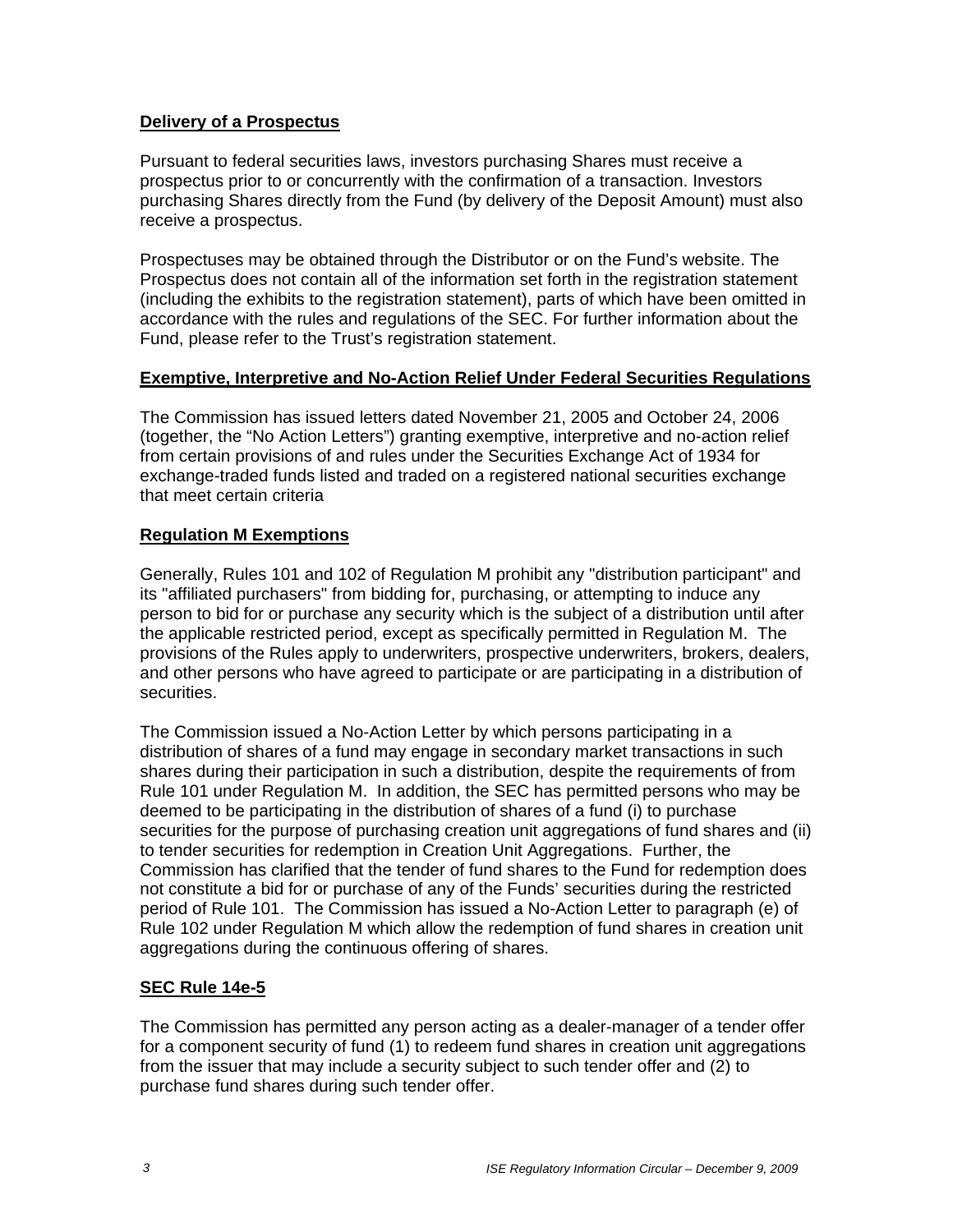### **Rule 10b-17**

 The Commission has granted an exemption from the requirements of Rule 10b-17 with respect to transactions in ETF shares for ETFs registered as open-end management investment companies.

#### **SEC Rule 15c1-5 and 15c1-6**

The Commission has issued a No-Action letter with respect to Rule 15c1-5 and Rule 15c1-6 as to the required disclosure of control by a broker or dealer with respect to creations and redemptions of fund shares and secondary market transactions therein.

**This Regulatory Information Circular is not a statutory Prospectus. Equity EAMs should consult the Trust's Registration Statement, SAI, Prospectus and the Fund's website for relevant information.**